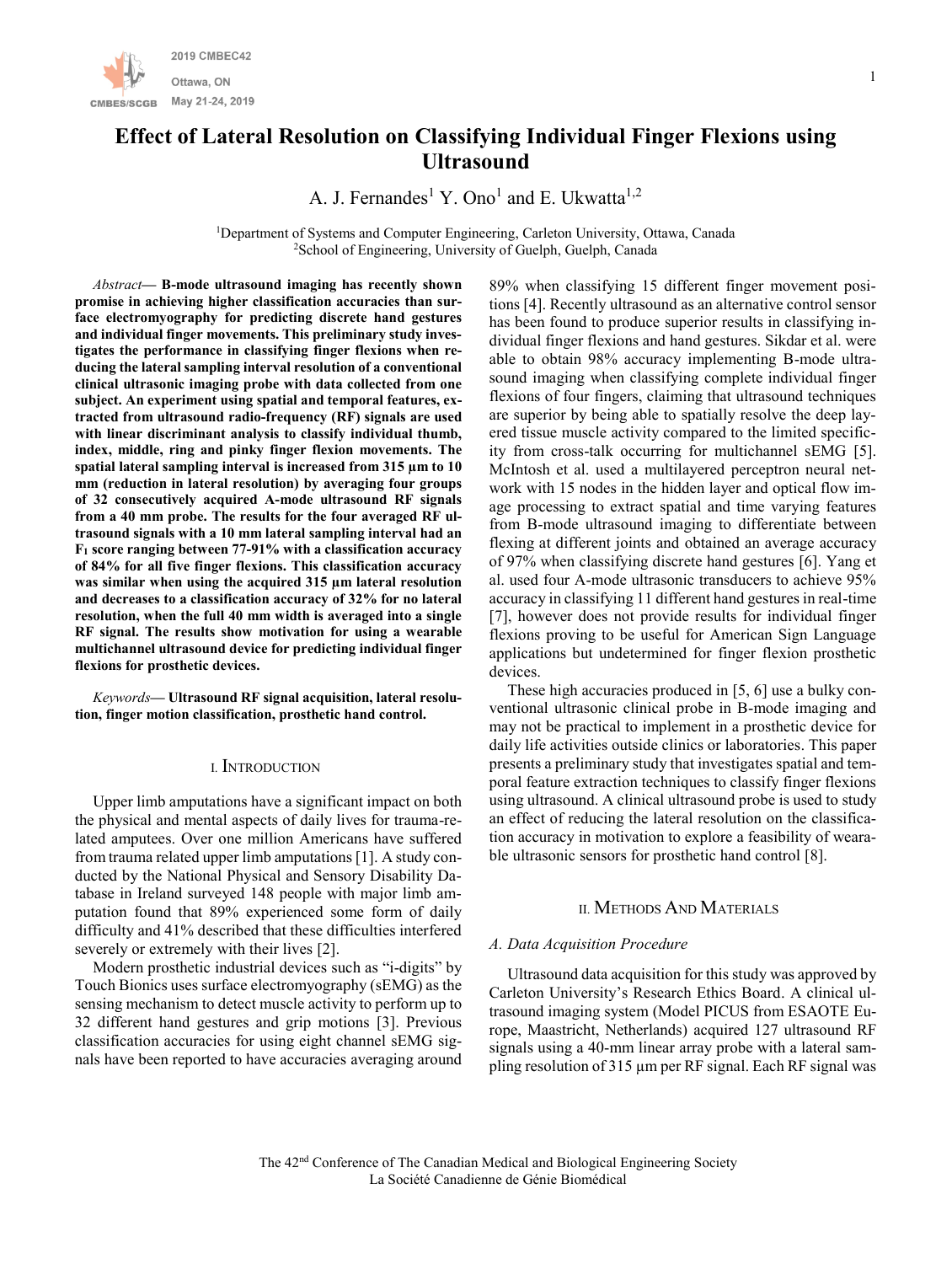sampled at 33.3 MHz (30 nsec), corresponding to an axial (depth) sampling resolution of 23.1 µm, assuming an ultrasound speed of 1540 m/s in soft tissues.

The ultrasound data were acquired with a healthy male subject. The probe was setup to access the anterior side of the upper forearm held by a fixed apparatus shown in Figure 1. The probe was fixed 5-cm away from the wrist, and the 40 mm wide probing surface covered most of the forearm width. Ultrasound RF signals were acquired during the individual motions of the thumb, index, middle, ring and pinky finger flexions. The RF signal pattern changed due to the tissue motions caused by muscle contractions corresponding to the combination of flexor digitorum profundus, flexor digitorum superficialis and/or flexor pollicis longus for the chosen finger flexion. Each acquisition had the hand positioned in a natural resting state, the chosen finger completed a full 180° flexion, then returned to the natural resting state, over a 6 second duration. Such a motion was repeated to obtain three trials per finger at 30 frames per second, totaling at 180 frames per recording.



Fig. 1 Procedure setup with the ultrasound probe fixed laterally to the anterior side of the upper left forearm.

## *B. Signal Preprocessing and Feature Extraction*

The acquired ultrasound RF signal data were structured as illustrated in Figure 2 a) such that a single frame along the temporal (frame) direction, *t-*axis, is composed of 127 RF signals along the lateral (scan) direction, *l*-axis, with each RF signal composing of 1516 points along the depth (axial) direction, *d*-axis. The acquired signals were then restructured into an  $N$  number of new averaged RF signals confined to the 40 mm width. The lateral sampling interval between the reconstructed RF signals was increased to  $(127/N) \times 315$  µm. The new RF signals were created by averaging every  $127 / N$ group of acquired RF signals. Each ultrasound recording with  $l \times d \times t$  axes, was reduced from 127  $\times$  1516  $\times$  180 to N  $\times$  $1516 \times 180$ . For example, when  $N = 4$ , the lateral sampling interval distance between each RF signal is changed from 315 µm to 10 mm in the 40 mm lateral scan width.



Fig. 2 Structure of the acquired ultrasound RF signal data a) with 127 lateral RF signals and b) *N* averaged RF signals.

Figure 3 shows signal processing and feature extraction techniques employed in this study, which were adapted from the method proposed by Yang et al. [7]. The acquired RF signals in a) were averaged to obtain the new RF signal which also is normalized and filtered using linear regression and Gaussian filtering in b). The envelope of the signal is then obtained using the absolute value of the Hilbert transform in c), and the amplitude is reduced using log compression in d). Linear regression is finally applied to every 15 data points to obtain 100 y-intercept  $b$  and slope  $m$  features in e). A total of  $100 \times N$  spatial features were extracted from each frame such that the  $b$  and  $m$  features would be used as a substitute to pixels acquired in standard B-mode imaging.



Fig. 3 Preprocessing and feature extraction on a) raw RF signal acquired, b) normalized and Gaussian filtered signal, c) envelope of signal, d) log compression, and e) linear fit features extracted using linear regression.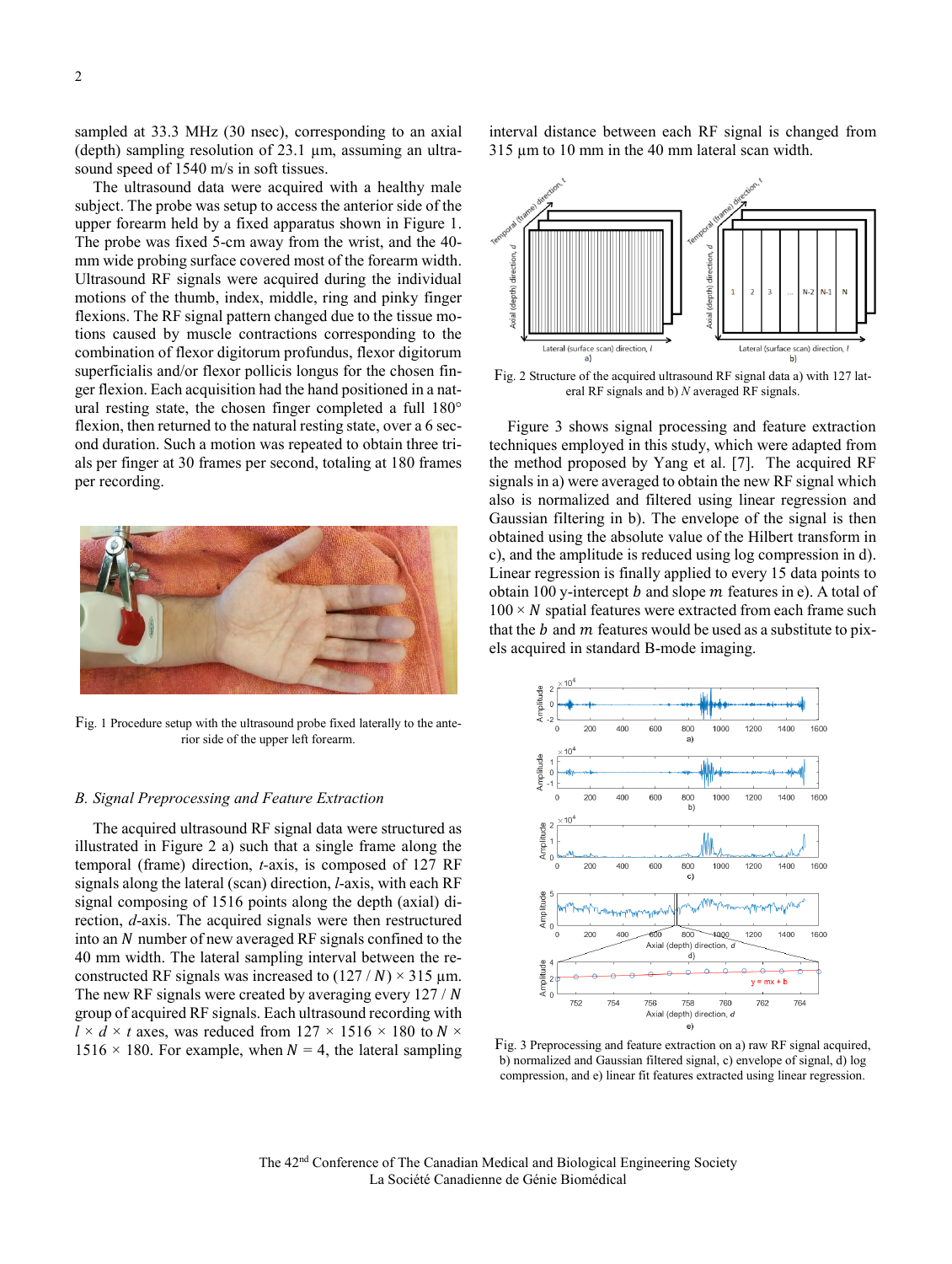

#### *C. Feature Processing and Pattern Recognition*

The extracted features were then processed to obtain temporal information using these features. This addition allows for classifying the frame motions for the thumb, index, middle, ring, and pinky finger flexions as opposed to the original intensions for recognizing hand gestures by classifying discrete hand positions [7].

Table 1 Feature set obtained for each frame.

| Feature       | Description                                                   |  |
|---------------|---------------------------------------------------------------|--|
| $b - b_{ref}$ | Spatial intensity difference from resting frame (y-intercept) |  |
| $m - m_{ref}$ | Spatial intensity difference from resting frame (slope)       |  |
| Δh            | Instantaneous change between frames (y-intercept)             |  |
| Δm            | Instantaneous change between frames (slope)                   |  |

The extracted  $b$  and  $m$  features were normalized to represent spatial changes from the rest state by subtracting the corresponding  $b$  and  $m$  features of the first frame for each frame in the recording ( $b_{ref}$  and  $m_{ref}$ ). The first frame was chosen because all recordings had the hand start in a rested position. A novel method for extracting temporal features was obtained by applying a first order difference equation to the *b* and  $m$  features such that for each frame, the corresponding  $b$ and  $m$  values would be subtracted by the previous frame's  $b$ and  *values.* 





sify the individual finger flexion activity and to estimate the

classification accuracy. To reduce the number of computations, every three frames in each recording of 180 frames was treated as a single sample, resulting in a total of 900 samples (3 trials  $\times$  5 fingers  $\times$  180 frames / 3 sequential frames). From the three sequential frames in each sample, the minimum and maximum  $b$ - $b_{ref}$ ,  $m$ - $m_{ref}$ ,  $\Delta b$ , and  $\Delta m$  values for all 100 depth segments and  $N$  averaged RF signals was extracted as the features resulting in  $800 \times N$  total features per sample (2) values as min & max  $\times$  4 feature set values  $\times$  100 depth segments  $\times N$  averaged RF signals). Linear discriminant analysis was used to classify the data using three folds based on the trial number, such that the test data would consist of one trial recording of all 5 fingers and the training data would consist of the other trials. For example, to classify the frame motions for index trial 1 (6 seconds of recording), the training data would use the other two 6 second recording trials for the index finger along with two trails from the other four fingers, ensuring class balance when determining the prediction results for index trial 1.

## III. RESULTS AND DISUCSSIONS

The classification accuracy is defined to be the percentage of the total number of correct finger predictions out of the total number of samples in the data set (900 samples total). The number of averaged RF signals was varied from 1 to 127 and resulted in the following asymptotic trend in Figure 5 with a coefficient of determination to be 0.9332. As the number of reconstructed RF signals  $(N)$  is increased (across a 40 mm width of the ultrasound probing surface), the classification accuracy plateaus around  $N = 4$ , which is represented as having a 10 mm lateral sampling interval between the RF signals, showing that the full lateral resolution may not be needed when predicting individual finger motions.



Fig. 5 Classification accuracies verses number of reconstructed RF signals